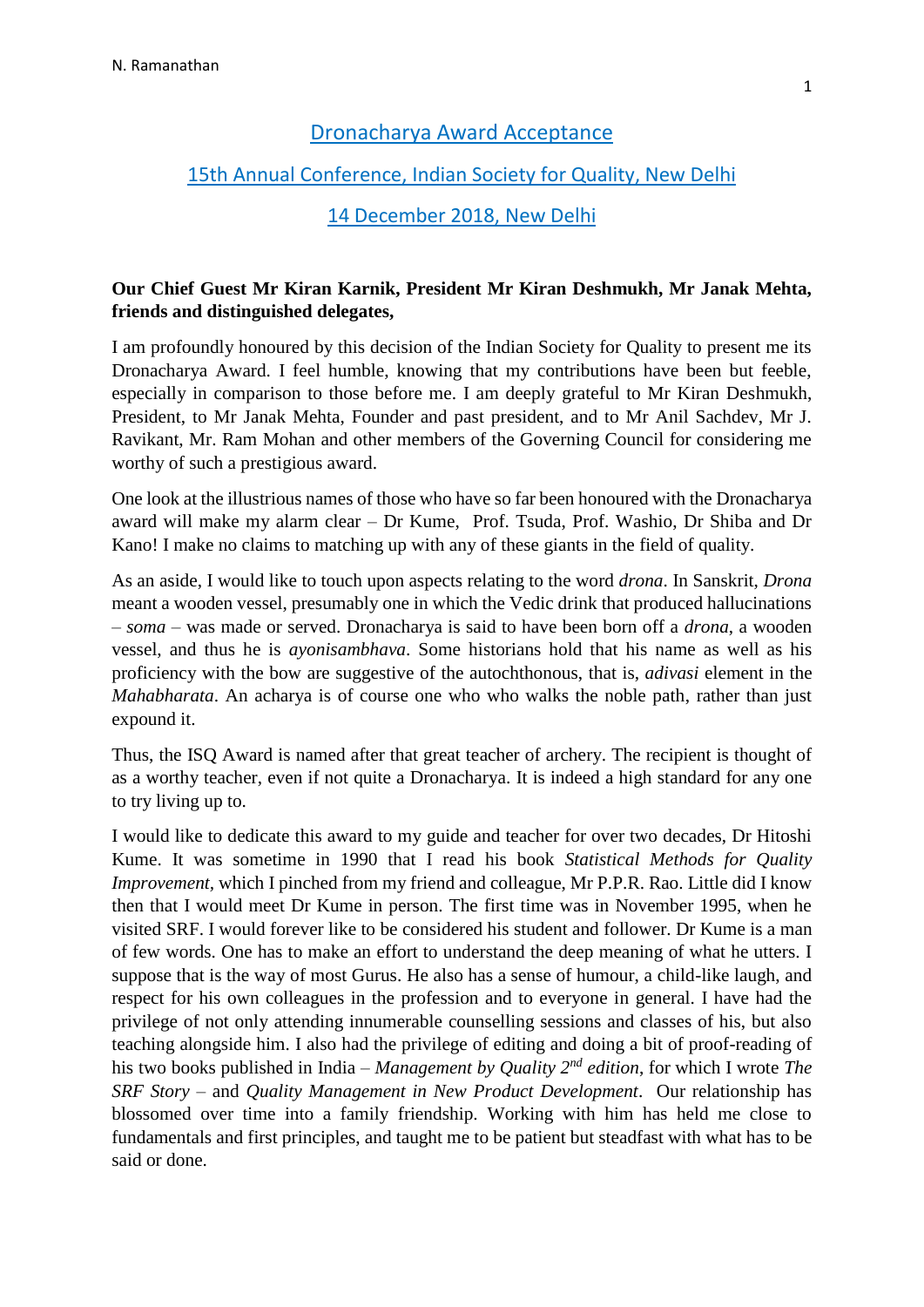Before all this happened, my first exposure to TQC (as TQM was still called in Japan) was in 1987 when I joined the joint venture SRF Nippondenso at Surajpur near Delhi, as its head. Together with Toyota Production System (called Total Industrial Engineering in Denso) and Productive Maintenance, they formed a formidable triad and a clear breakthrough in the technology of management. Slowly, I realized that what I was witnessing was no small adjustment, it was a clean revolution in thought and action. Unknown to me, my TQM journey had begun. This period coincided with CII starting its TQM Division under the leadership of Mr Janak Mehta, who had previously led the famous Nashik Experiment, which he had been instrumental in conceiving and executing, and which constituted India's first brush with TQM. QC circles had been introduced by 1980 in the name of Quality Circles, which phrase India picked up from the U.S., but these were then conducted in a non-TQM environment.

At the CII TQM Division, I attended a few of the monthly meetings of CEOs that were chaired with skill and commitment by Dr V. Krishnamurthy who took a keen interest in the advancement of TQM knowledge. CII also organized an annual two-week mission to JUSE in Japan to learn TQM from Japanese masters and also to visit a few companies. Many of the companies represented in these missions went on to win the Deming Prize. I was part of the 1991 mission and was quite convinced by then that this had not only to be the chosen path for Indian companies, but for me my vocation.

These developments led to my spearheading the TQM effort of SRF businesses, which Mr Arun Bharat Ram so graciously let me do, and then patiently nurtured it to maturity. My first meeting with Dr Kume came in this phase.

In learning TQM I have accessed sources from all over the world – the U.S., Europe and Japan. But I have a special place for Dr Deming whom I have never met, but have nevertheless been deeply influenced especially by his vast humanism from 1993 onwards, when I first read his book *Out of the Crisis*.

Dr Deming's system of profound knowledge had four parts: Appreciation of a system, knowledge about variation, theory of knowledge, and what he called knowledge of psychology. Some look upon Dr Deming as a statistician, others as a systems thinker, and some uncharitable ones as a dreamer. In fact, Dr Deming had developed his thoughts over many decades. It was his friend and mentor, Dr Walter Shewhart, who had introduced him to the work of C.I Lewis *(Mind and the World Order).* Dr Deming had to read the book over and over again to grasp it. Lewis is classed as belonging to the pragmatist school of philosophy, after C.S. Pierce, William James and John Dewey, though Lewis differentiated himself as a conceptualistic pragmatist. Dr Deming also developed his concepts regarding operational definitions from the physicist Percy Bridgman. Pragmatism holds that we always have to use our prior conception to build our experience. All knowledge is probable knowledge, and hence the idea of 'degree of belief'. As in Bayes' theorem, continual update of prior knowledge is emphasized. Deming wrote: "Empirical evidence is never complete." This leads to the necessity of strong grounding in theory. "Without a theory, any prediction, and any decision based thereon is risky," wrote Dr Deming." He stressed that experience without theory teaches nothing. "The day is past," he announced, "when 'theoretical' meant impractical." Compare this with what Einstein had said: "Without the belief that it is possible to grasp the reality of our theoretical constructions, without the belief in the inner harmony of our world, there could be no science."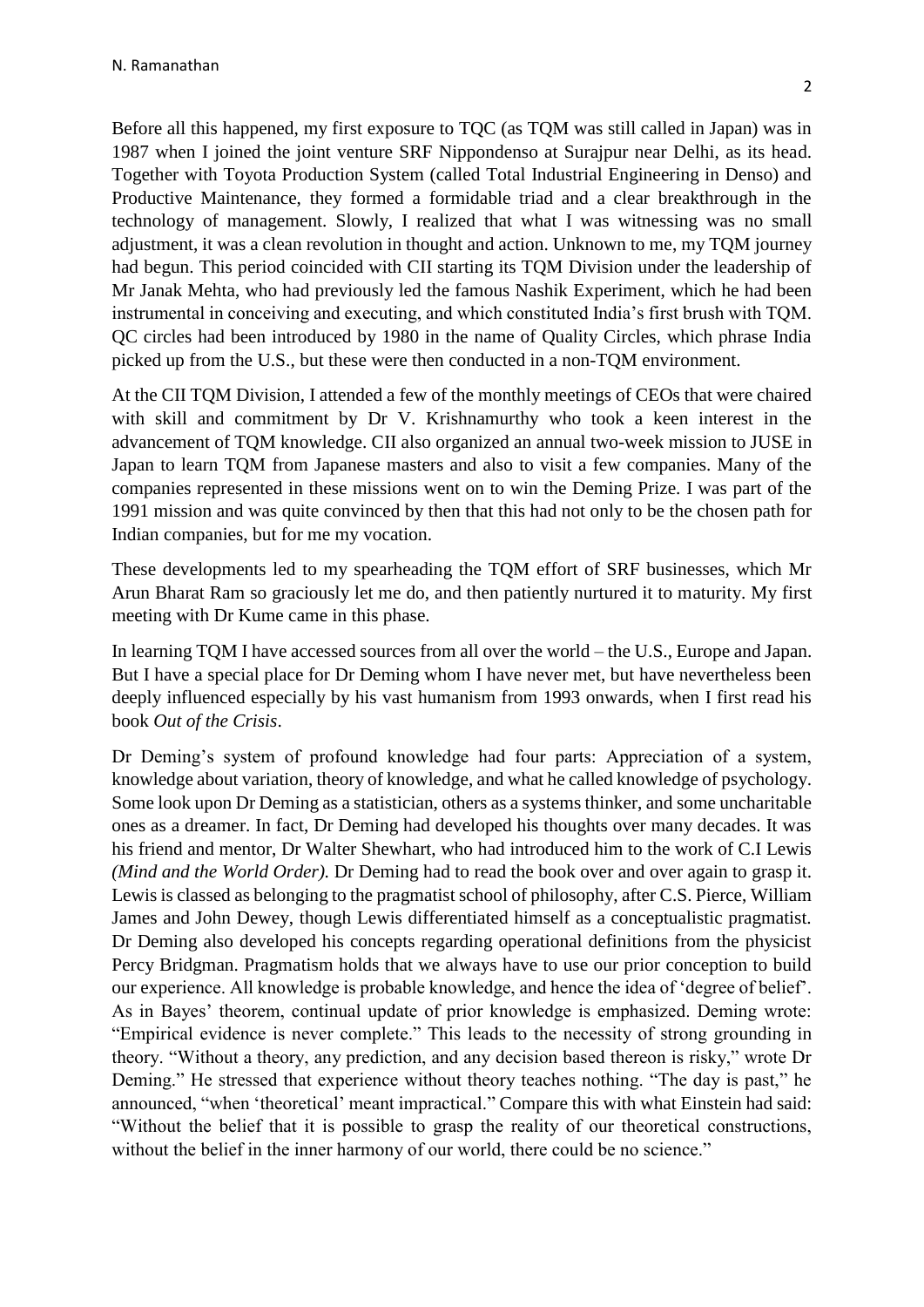In pragmatism, logic does not have the last word, since we believe the truth from living experience, and so the heart has a place, and feelings. Part of the resonating humanism of Dr Deming stems from this. It even permeates his statistics, which shows how probable futures can be deduced from subject matter expertise but not from statistics alone. Dr Deming saw the fallacy of significance testing in predictive or analytic work. When variation due to special causes is eliminated, there remains the domain of management in looking at common causes, and hence the futility of interpreting differences as related to individual performance. Always, Dr Deming's thoughts were with those demoralized by the system and its faults, helplessly.

Under the influence of these ideas, in SRF we reached out to Ron Moen, a Deming follower, to teach us planned experimentation. These methods work on building our degree of belief, mainly though control charts. Some Deming examiners were surprised with such methods, but SRF has held on. We also know that the use of long-term graphs and simple control charts can help in both maintaining *status quo* and in making improvements, provided we follow the Deming-Shewhart rule that original data should be presented in a way that will preserve the evidence in the original data for all the predictions assumed to be useful. Much of the pain people experience in problem solving as it is taught today is actually avoidable!

Dr Deming's opposition to performance appraisal, which he considered as a futile inspection that disheartened and crushed children and adults equally is deeply etched in me. It has been my dream to see companies abolishing this odious system, which our HR professionals are taught in business schools as a key job in HR. I hope that we will see more of happiness than stress in some future version of western management.

Talking of Dr Deming, I have to go back to 1946, the year I was born. Dr Deming made the first of his three vists to India from October to December that year as a consultant in sampling to the Government of India upon "the invitation of the great Dr Mahalanobis." He then attended the Indian Science Congress at New Delhi from January 03 to 08, 1947, as a representative of the American Association for the Advancement of Science. The Congress had none less than Jawahar Lal Nehru as the General President, keen as ever to promote 'scientific temper' – a phrase that later got into the Constitution of India as one of the duties of a citizen. It was Nehru who had urged a programme for inviting representatives from foreign societies and academies to the Congress. From here, Dr Deming left for his first visit to Japan.

Dr Deming's second visit to India in 1951 was also in the same capacity as a consultant in sampling, as was his third and final visit in 1971.

In this third visit, Dr Deming delivered a keynote speech at the All-India Conference of Quality Control in New Delhi, at the invitation of the Indian Statistical Institute. The title of his talk was: *Some Statistical Logic in the Management of Quality.* You can read it from the Net today. His speech was a precursor to a lot of what he wrote in his famous years from 1980 onwards. 1971 could have been the moment for India to make a breakthrough of the kind Japan made in 1950. It was not to be. Perhaps India was not ready for Dr Deming.

Dr Deming's basement office in his home in Washington stacked just about every issue of *Sankhya*, the journal of the Indian Statistical Institute, which thrives to this day. He also contributed an invited paper to *Sankhya*, Vol 24, 1963, titled *"On some of the contributions of interpenetrating networks of samples,"* in honour of P.C. Mahalanobis's 70th birthday. He is also said to have wriiten a paper titled *"Statistical Methods as a National Resource,"* in the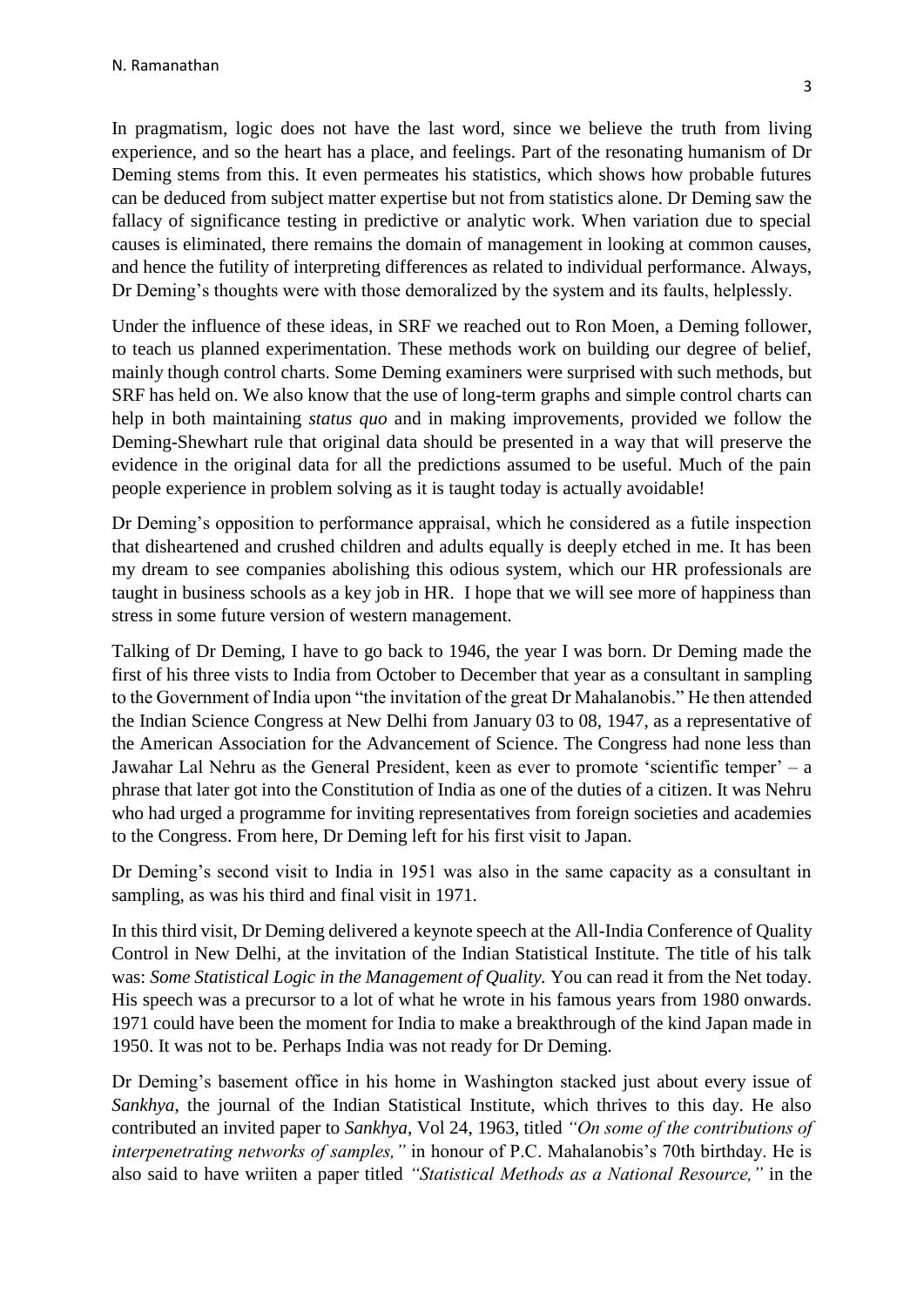Bulletin of the Indian Society for Quality Control, Vol 1, 1953: – but I can neither trace anything about such a society nor a copy of this article.

In his 1971 Delhi keynote Dr Deming showed his appreciation of Japanese QC circles, writing that "a certain amount of experimentation and recommendations for action on common causes may be decentralized, as in the QC circle Movement in Japan." At this time India seems to have had no knowledge of this Japanese practice. In 1983, responding to a letter from the Quality Circle Forum of India, Dr Deming wrote: "You may know from my speech in Seoul that QC-Circles are important, but management has many tasks to perform, some of which will require many years, before QC-Circles can become effective." That was prophetic, because QC circles later became effective in India only after TQM was adopted. Note that Dr Deming, like the Japanese, refers in his letter to *QC circles* – not *quality circles*, which is an American distortion.

Through all this, Dr Deming emphasized that he was not a management consultant but a statistical consultant. He never did create any management mechanism to help apply his revolutionary ideas. The unique management mechanisms of TQM – large-scale kaizen activities, QC circles, Daily Management, Policy Management and Cross-functional Management in their evolved form have all been the contributions of the Japanese. Some core methodologies like problem solving have also come from Japan, though there is American influence too. Quality standards have in the main risen from Europe. And most important statistical tools – barring what Dr Taguchi brought in, have come from the West – both Europe and the U.S. In semantic tools, the contribution is mixed. Today, any quality professional worth his salt has to necessarily apply knowledge from both the East and the West. Though the tribe of Deming followers has demonstrated many improvements mingled with humanism, they are off the mainstream probably because they spurn management vehicles, and some methodologies as well.

In 1986, Mr Janak Mehta, from his position in CII, invited Dr Deming to visit India, but this did not materialize. It was an exceptionally busy year for Dr Deming in the U.S., and he also lost his wife in June.

By the way, Dr Deming's mentor, Dr Walter Shewhart who devised the first control charts also visited India three times, as a guest of Dr P.C. Mahalanobis. He even received an honorary doctorate from ISI in 1962. That surely must be another saga to be researched by someone sometime!

Dr Deming's epochal visit to Japan in 1950 happened in a context that was vastly different from today. Atom bombs had just been dropped on human populations. Fresh in the mind was the tally of 17 million dead in World War I and 50~80 million in WWII. That deadly artefact, the cigarette was not only advertised but was fashionable. The cold war between the Soviet and the Western blocs rose to a peak, along with race for arms and the conquest of space. Also, the world was getting decolonized. In 1945, when the United Nations was constituted, a third of human population lived in countries ruled by colonial powers. By 1960, 36 countries had broken free. But racial segregation persisted, especially in the U.S. and in South Africa. Quantum Physics, which had shaken the world of physics by 1930 had hit a plateau, which still holds. DOE and other statistical procedures had to be performed manually or with mechanical calculators. Graphs had to be drawn by hand. And given the rudimentary state of electronics, mechanical ingenuity was at its peak.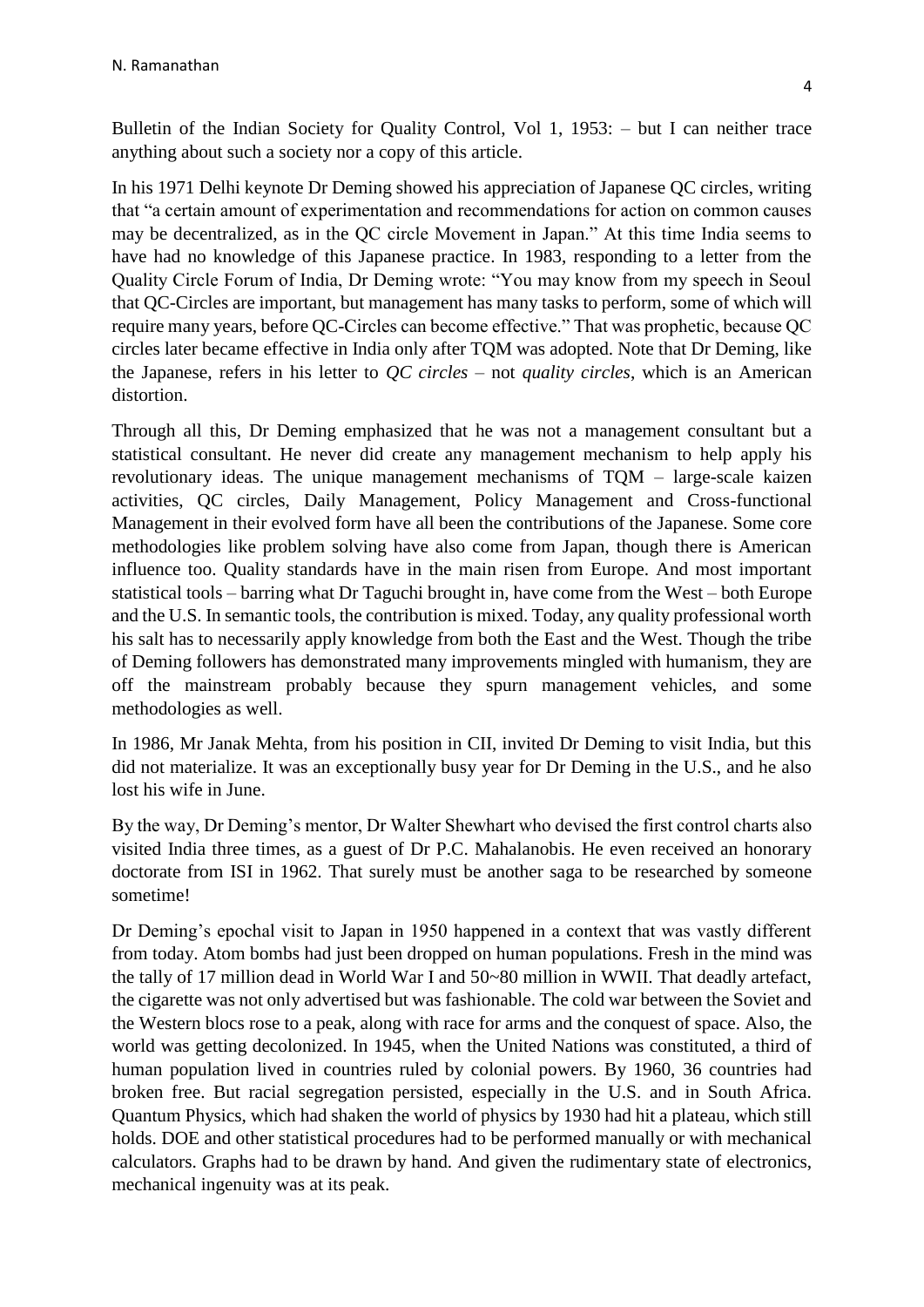The challenges today are vastly different. If we are to practice TQM today, the basics of the 1950s may still be sound, but as the problems have changed. Human population stands at 7.5 billion, up from 2,6 billion. World GDP is up 7 times since 1950 – with similar increases in primary energy consumption, fertilizers, water, paper, transportation and so on.  $CO<sub>2</sub>$  in the atmosphere has now risen to about 400 ppm against about 310 in 1950. Nine billion tons of plastics, which barely existed then, clog the earth and the oceans. In some classes, bioextinction is 10000 times the background rate. Marine fish capture peaked in 1996, as there aren't enough fish left. We produce 100,000 chemicals, mostly of unknown toxicities, and witness stratospheric ozone accumulation, ocean de-alkalization, loss of tropical forests, top soil and so on. Hormones and antibiotics, pesticides, heavy metals, oils, or endocrine disrupting chemicals and other substances find their way into our food. We see the rise and rise of cancer, heart disease, allergies, obesity, but a fall in communicable diseases. Overall, global life expectancy is up from around 48 in 1950 to about 70 today. Global illiteracy is down from 64% in the 1950s to about 14%. All that hasn't, however, stopped religious terrorism, or the fading of liberalism.

So, we can see that Management based on Quality evolved under certain conditions and for a certain purpose. Those conditions have changed unalterably. Over and above the global conditions we have just talked about, here are some examples from business operations:

- Today, profits can go up or down abruptly due to global volatility, masking the effects of systematic work.
- Market economy and the power of financial markets have become stronger than ever. Money dominates. Venture capitalists fund start-ups, with the hope of exiting at profit.
- Manufacturing is getting more and more digitalized and has moved a lot from developed countries to China, S.E. Asia and others where it is conducive to make products.
- Serious threats to the planet's ability to carry the human population have emerged
- Service industries financial, hospitality, software, communications dominate.
- Work is more and more based on knowledge, and unskilled work has diminishing demand.

A lot of products and services we use today didn't exist in the 1950s. Mobile phones – leave alone smart phones; Internet; PCs, laptops; dematerialized books, music, photos, videos, movies; electronics in cars, fridges, washing machines; robotics; hybrid, electric, or hydrogen fuel cell cars; online retailing, banking, journalism, education, health care, counselling; aggregation services like taxis or food delivery; 3D printing; software; space stations; drones; big data and analytics; polyester, plastics in general; minimally invasive surgeries; advanced medical diagnosis; IoT; and AI coming up on the horizon!

We, therefore, need a new definition of quality. One essential step is to stop doing harm. E.F. Schumacher, the economist, had pleaded that "the burden of proof should lie on the man who wants to introduce change, he has to demonstrate that there cannot be any damaging consequences." This is now called the Precautionary Principle, and is enshrined in the UN Global Compact and in Article 191 of the Treaty on the Functioning of EU, placing, in the absence of scientific certainty, all responsibility on business.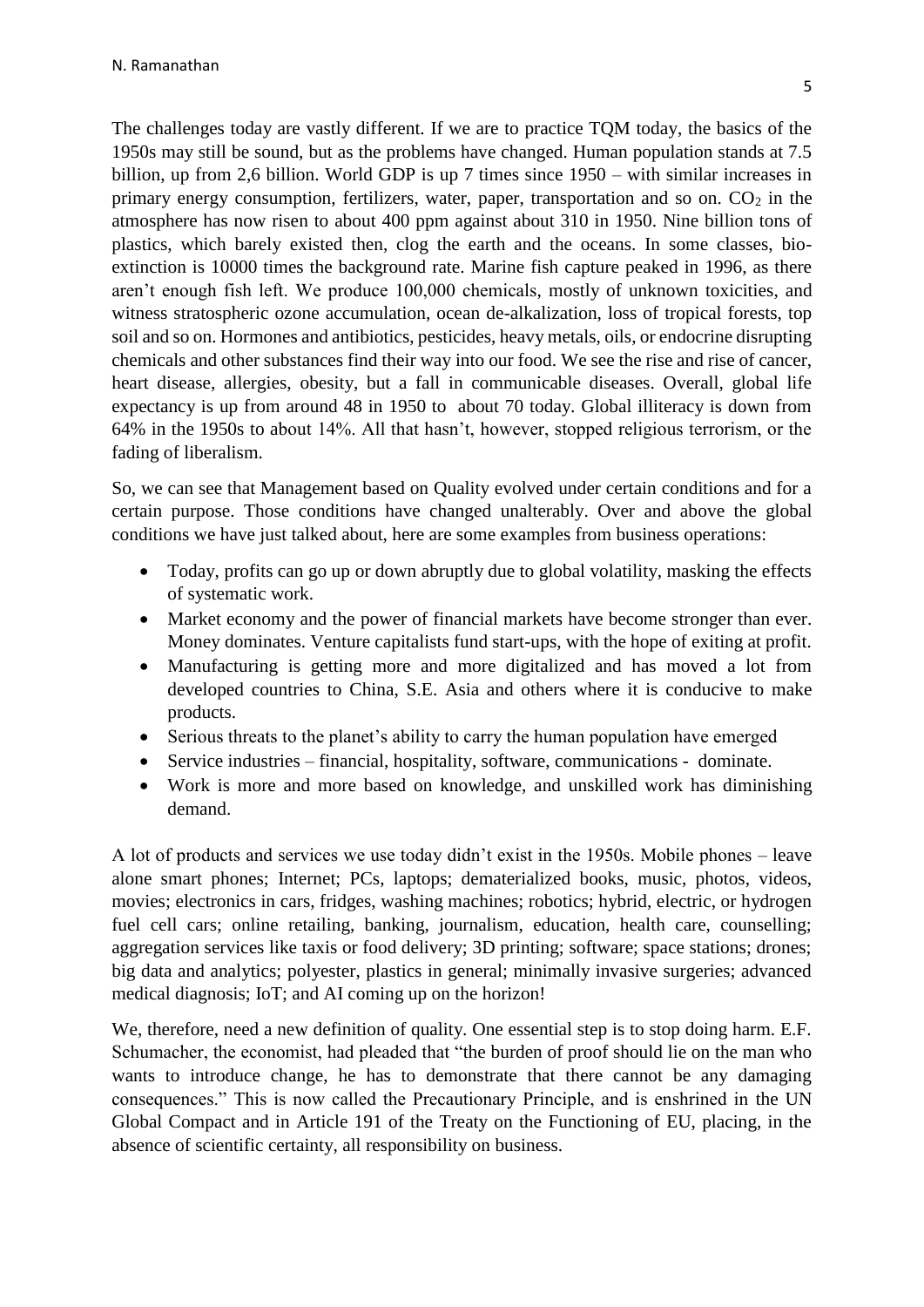The definitions of quality, evolving from the 1950s, have not, in my opinion, caught up with the concept of unproven but potentially harmful effects on users and society, despite Taguchi's view of quality as the degree of loss to society. Indeed, the Hippocratic oath of 'First do no harm' hasn't got assimilated in quality yet. Even though the latest Deming Prize model and even ISO:9000-2015 touch upon society, they do so only peripherally.

It is therefore time to enlarge the meaning of the term quality. For a long time now, quality has encompassed design, suppliers, production or service, and customer experience. To this we now need to add society, definitively. Without destroying the basic ISO definition of quality we can redefine quality at least as:

# *Fulfill stated, implied and latent requirements of customers and society while causing no harm.*

What we have done is to add society explicitly and stipulate the concept of 'no harm'. In the context of the conditions we described about today's world, this proviso should address all the threats we face through the degradation of living conditions on earth.

In the 1950s, the functions of quality management were to produce and continually improve quality both from the point of view of efficiency and costs on the one hand and customer satisfaction on the other. Thus came the Shewhart cycle and then the PDCA cycle. Also, in his 1954 lectures in Japan, Dr Juran had explained what he called the ethical imperative of quality for exceutives. All these continue to stay important. Over decades, manuafacturing has fairly mastered basic quality. Take automobiles – there is uniformly high quality across the world, if for the moment we disregard the new definition of quality. But there are so many new businesses and products and services out there, which have cropped up without grasping these fundamentals. For example, the quality that we expereince from some of the newer gadgets or online services do not quite measure up in terms of ease of use or freedom from glitches.

But even if all these things improve, human existence continues to be under increasing threat. Quality management cannot ignore this aspect if it wants to stay relevant. That means that people like us have to rethink our role. If quality management has not much to do with enabling humanity to thrive – which requires a healthy planet as a precondition – then we really are of no consequence. The aim of quality management, therefore, has to be:

## *Through quality, enable humanity to thrive in healthy planet*

My own model of what I call QBM or Quality-based Management, has evolved as an amalgamation of Japanese approaches with those of Deming and from other American and European thinkers, the experience gathered in India over three decades, and of course the recognition of the planet-level challnges we face. The model is always developing, never complete; but it is always intense. Let us look up a few principles: firstly about customers:

To me, QBM means that serving the needs of our customers takes precedence forever over every other objective. This of course is a statement fit for businesses. For a hospital, forever serving the needs of the patients takes priority over all other objectives. (This we know is not quite happening, from many well-publicized episodes.) For an educational institution, serving the needs of students ought to take precedence over every other objetcive. And for a government agency, serving the needs of citizens should be an overwhelming priority over any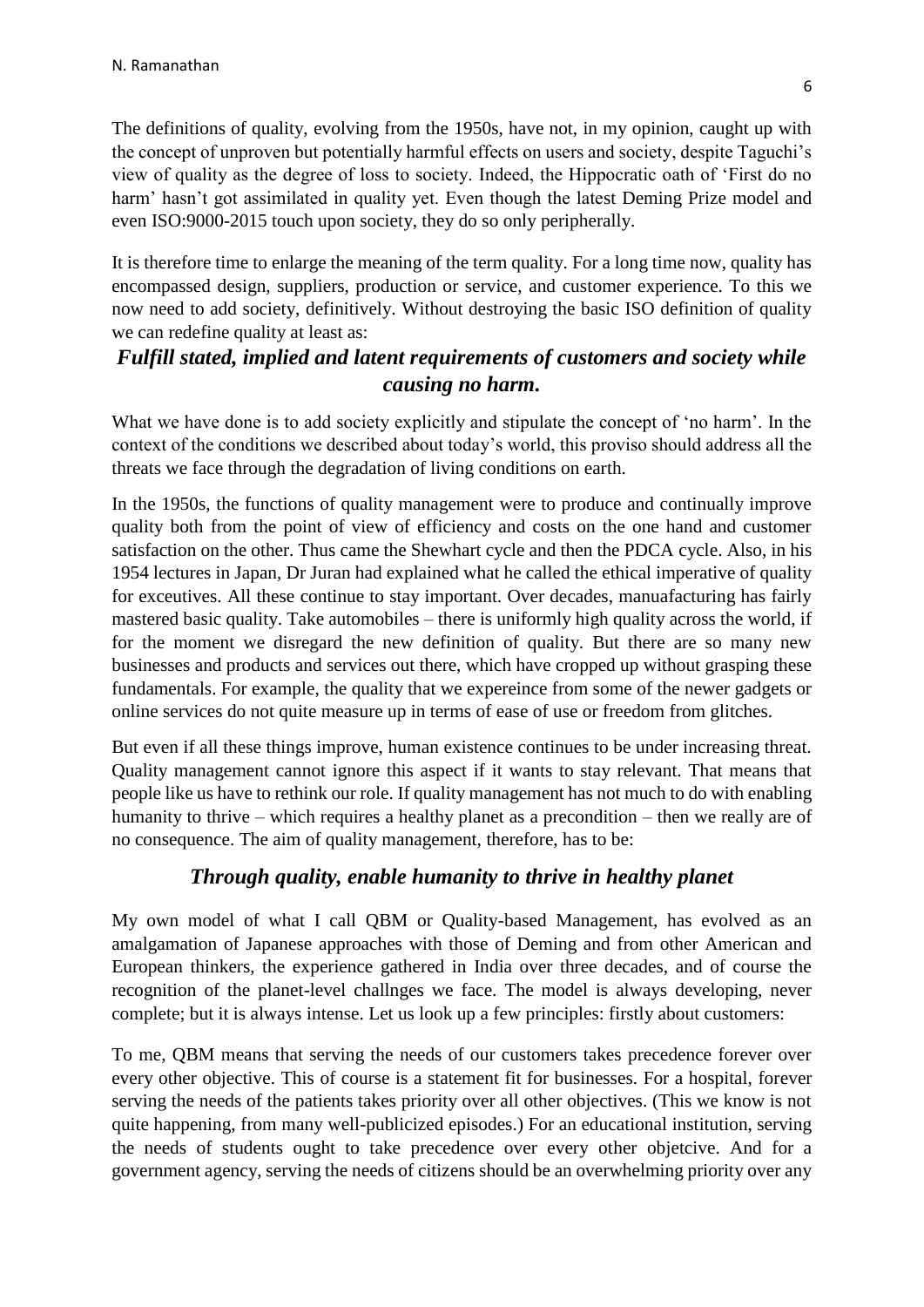other aim. This we know for sure is not happening! Now imagine a world with such priorities. Do we sense a transformation? That is the power of QBM, properly understood. Further, extend all this to the idea of creating no harm – not only to the immediate user, but to all those directly or indirectly affected. To start with, we can even treat the idea of no-harm as a condition to be fulfilled, a constraint, as in any optimization system. You maximize satisfaction of the 'customer-patient-student-citizen' and society within the constraints of doing no harm! This is the way we need to go, for now – before integrating society and planet wholly.

In this regard, I have some concerns about Six Sigma practice – not so much its methodologies and tools, but the underlying philosophy. In their seminal book, Mikel Harry and Richard Schroeder assert that Six Sigma "… is about improving profitability, although improved quality and efficiency are immediate by-products." And again, "Six Sigma is about making money." In this system, serving the customer is not paramount, it's a by-product.

A guiding feature of the Japanese style of TQM is its emphasis on observations at the gemba, where the action is. The approach is  $3H$  – using one's head, heart and hands. Way back in the 1890s, the great Swami Vivekananda had called out to his countrymen that there was a need to be "… great in heart, great in mind, great in deed … such a combination of head, heart and hand is what we want." This idea is central to TQM and gives it its inherent vitality. It's not a PowerPoint system of management. It's hands on, and relates to the frontline people. Though that great pioneer Shewhart created the wondrous system of control charts, it is said that he never went to the shop floor. Dr Deming did – having been of necessity skilled with his hands from childhood on, but it wasn't central to his way. It was left to Japanese like Dr Ishikawa to bring this emphasis on observed reality, without which we cannot conceive of TQM today.

Dr Ishikawa had made respect for humanity central to TQM. The view we take of humanity changes everything about our management system. Without going too much into its backround, let me abruptly present Theory Orange – which to my mind summarizes the worldview among those in decision-making levels in the world today.

|                   | <b>INTERIORS</b>                                          | <b>EXTERIORS</b>                                                                                                  |
|-------------------|-----------------------------------------------------------|-------------------------------------------------------------------------------------------------------------------|
| INDIVIDUAI        | - Egoic<br>- Oriented to achievement and<br>entertainment | <b>BERALIOUR</b><br>- Competitive<br>- Responding to extrinsic motivators<br>- Perfunctorily satisfying customers |
|                   |                                                           | <b>Theory Orange</b>                                                                                              |
| <b>MAILBOTIVE</b> | - Creating wealth for shareholders                        | - Meritocracy                                                                                                     |
|                   | - Seeking endless growth<br>- Rational-scientific         | - Profit-driven, mainly<br>- Creating global markets                                                              |
|                   | - "People work for rewards"                               | - Depending on regulatory systems                                                                                 |
| <b>LAURE</b>      |                                                           |                                                                                                                   |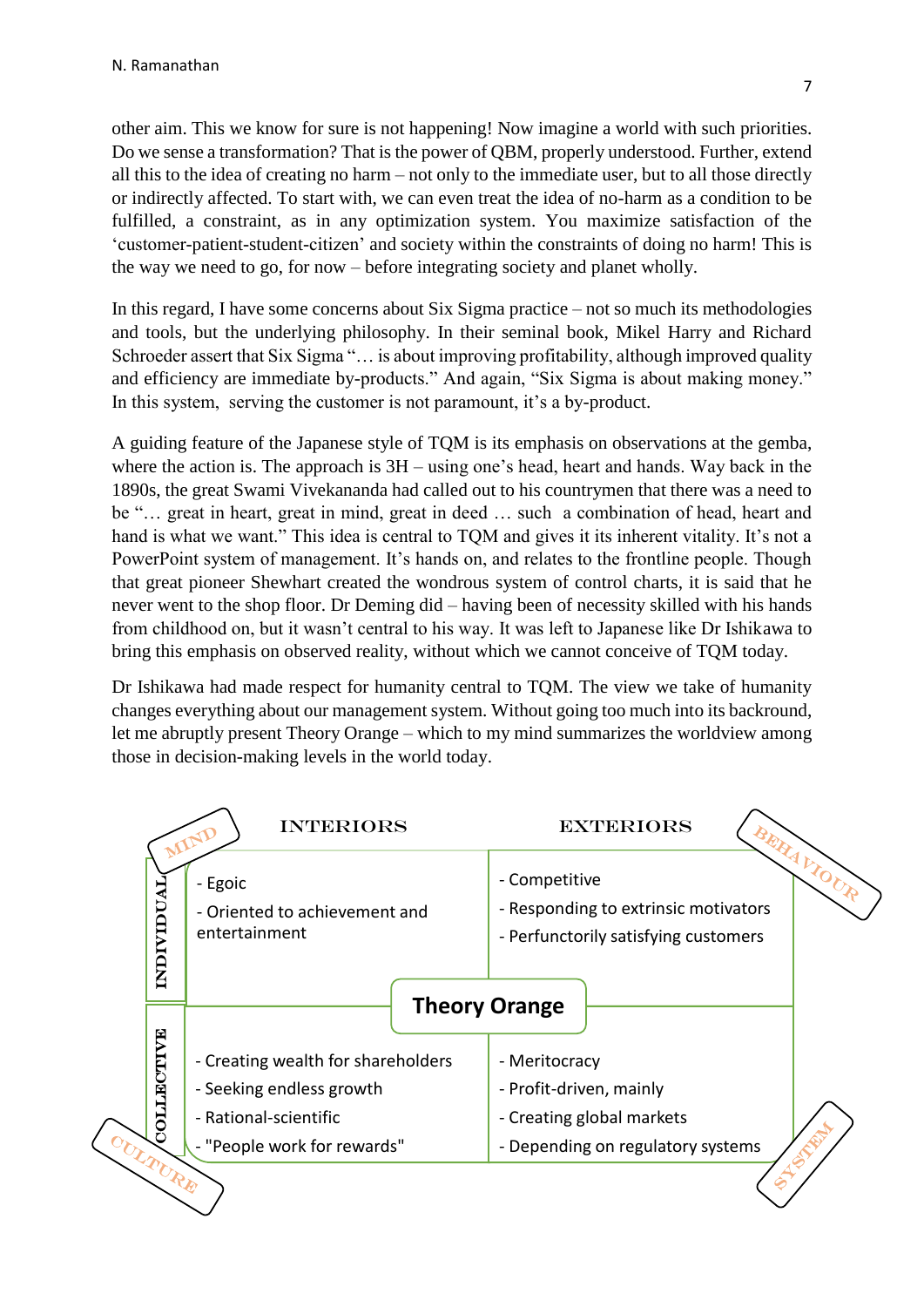The left half describes the subjective at the individual and collective levels and the right half represents the objective, observable part. For the individual, it is an egoic level, alternating between achievement and hedonism, while the collective position is both rational and moneyoriented. Individual behaviour is competitive and conditioned to external rewards, and the culture promotes market economy and the pursuit of self-interest. And this theory exerts the greatest power in the world of today.



Both Dr Deming and Dr Ishikawa are unites in coming from an alternative worldview – represented here as Theory Yellow. The interiors bring up service and protection of global commons, while societies are characterized by egalitarian, win-win ethics. If those in power evolve to this level, then all motivational patterns in the world would change. What might happen? This bears further research.

A fascinating aspect of Dr Deming's lifelong pursuit is how he weaves his statistics with his view of management's responsibility and his concern for those in the frontline. A combination of line graphs (supported by a median line) and what we might call the basic control charts can help us separate causes that belong to the system in operation, versus special or assignable causes that arise from disturbances to the system or from outside it. Workers (or for that matter, salesmen, students or citizens) are routinely blamed in undeveloped organizations for problems created by systemic causes over which they have no control. With such thinking, companies can stagnate for decades even as managers move up, leave or vegetate, and workers become inured to a prolonged state of demoralization. Thus, Shewhart charts not only help solve problems, they transform the conditions in a company, lift up morale and motivation, even as they raise the level of scientific thinking. The Japanese seem to take to this naturally, as workers are not habitually blamed in that culture. For us in India and in the western world, these simple looking methods yield nothing short of a revolution.

These very same methods also reveal the fallacy of performance appraisal, and more so, destructive ideas like forced ranking, or the use of the so-called bell curve, which is a Gaussian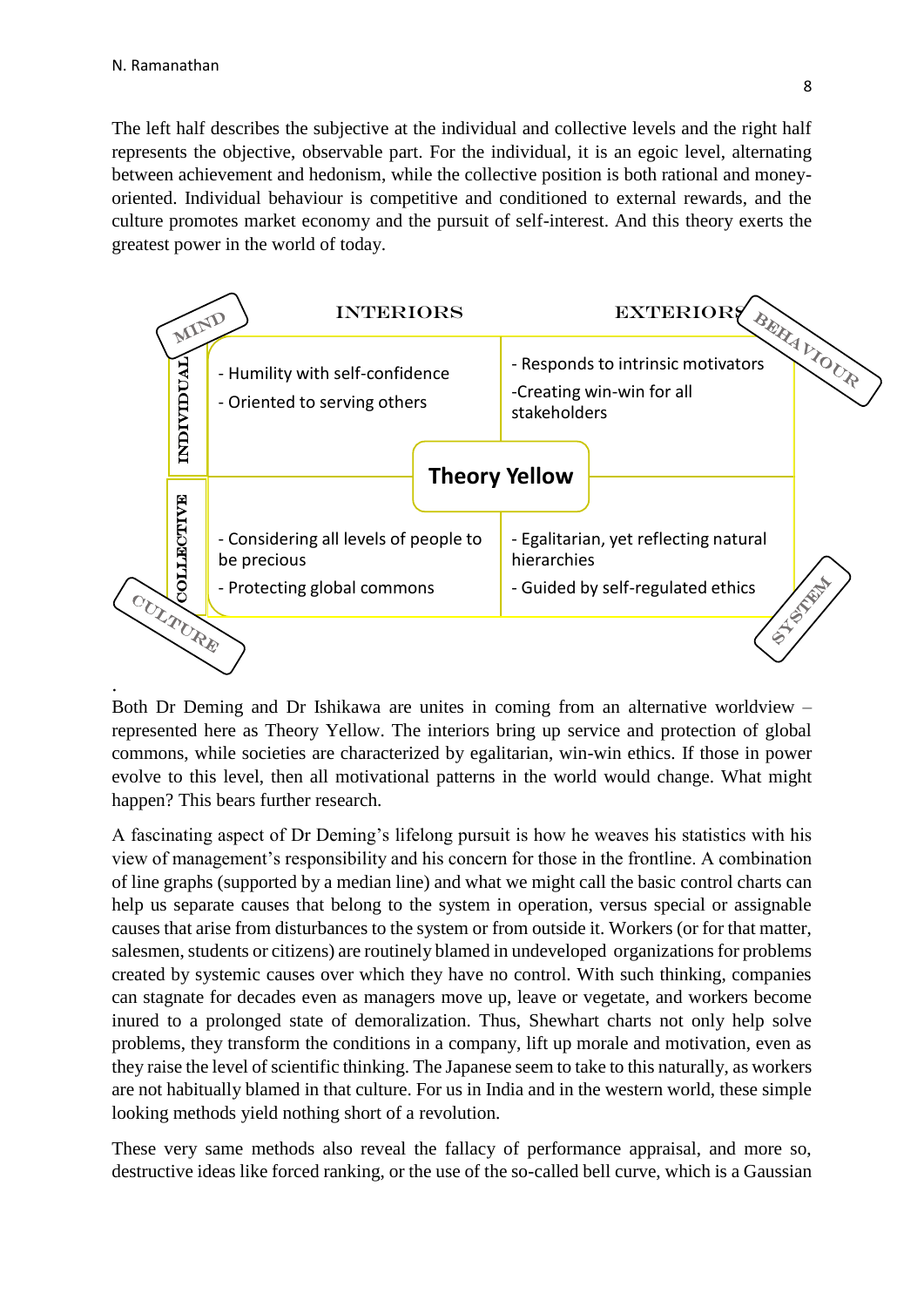or 'normal' distribution. In the current use (or rather misuse) of statistics, data is checked for normality to verify its randomness – though Shewhart charts are valid for a variety of distributions and therefore do not stipulate a normal distribution. But professionals in social sciences forget that for the most part points in a bell curve are independent of each other and are random. So, when they use it to slot performance of employees, they are in effect running a lottery. This is a vast subject but the bottomline is that the pernicious system of performance management with its unjustifiable rewards and punishments remains unconquered.

Dr Deming passionately argued that management's task is to improve stable systems. When that is done, everyone's performance would rise. The bell curve would shift, wholesale, as in this picture.



Dr Deming also showed the value of teamwork, with an algebraic formula that showed combined performance of 'n' people as the sum of individual performances plus the sum of 'n' orders of interaction, each of which could potentailly be negative. Thus human performance in an organization may be viewed as a product of individual willingness (and responsibilitytaking) with teamwork and of course knowledge and skills. If teamwork is negative, then the organization's outcomes are vitiated entirely. Teamwork is also key to producing happiness at the workplace. Indeed, organizations should try to create happiness in the workplace, regardless of any other consideration. It is good to remember that it is happiness that we are talking about, not just satisfaction. Companies or plants that have succeeded in this measure have also shown magical transformation and yes, performance.

Another aspect of the practice of quality-based manangement is its integration with two other approaches which are closely aligned. One is of course the Toyota Prodcution System, miscalled Lean in the West. My own learning in this field I owe to Mr Ram Mohan. The other is Total Productive Maintenance, which has emerged strongly ever since Nippondenso became its first award winner in 1970. TPM is especially powerful when used in conjuncton with TQM. Mr Snehil Kumar fanned my interest in TPM and in shop floor management where he has the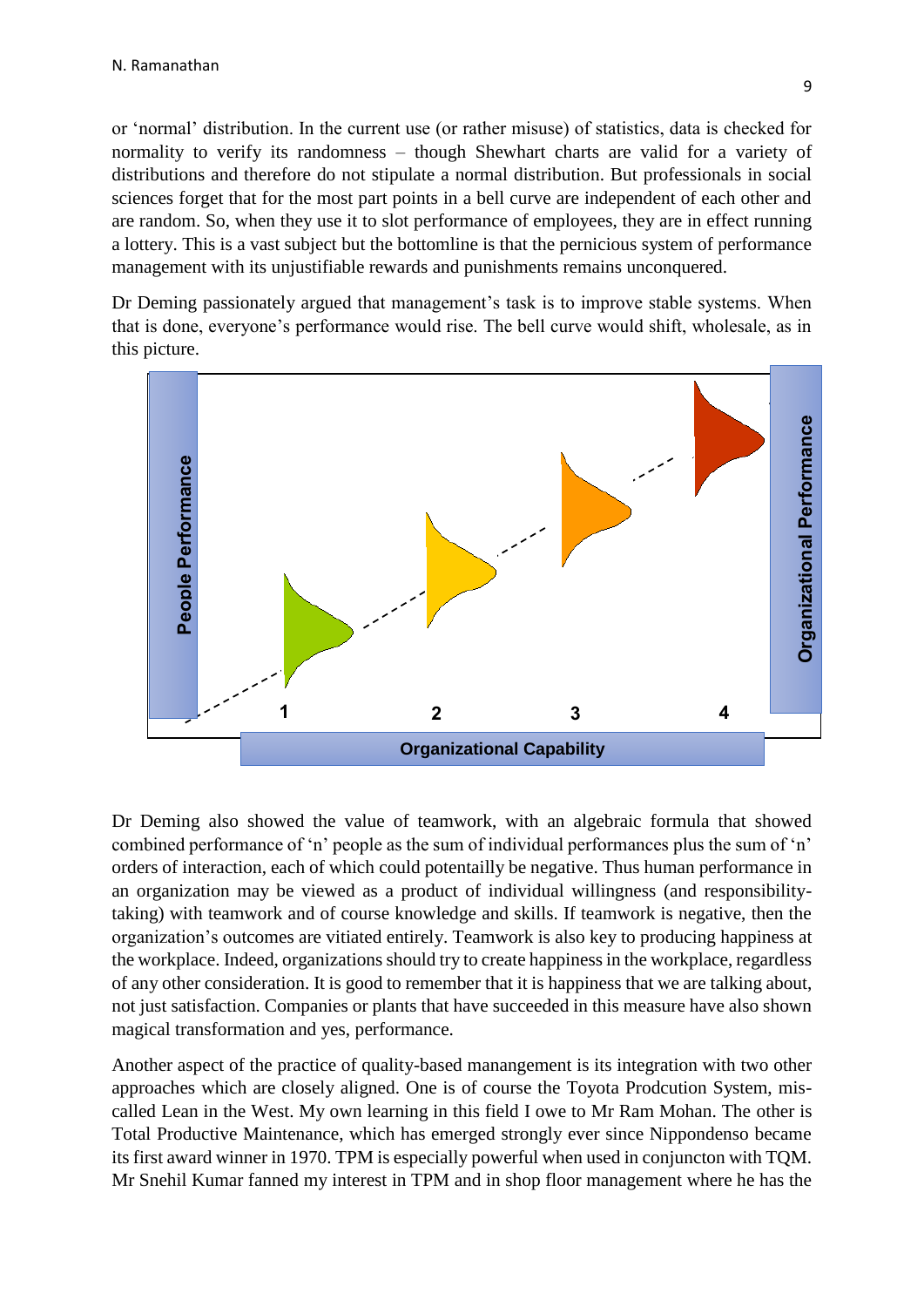knack of touching sore points unerringly. In his visits, Dr Kume would ask, as soon as he stepped out of the airport and was seated in the car: "How is your TPM?" Many companies tend to view TQM, TPS and TPM as distinct initiatives and then are puzzled that their employees are confused. The trouble is that each approach carries overlapping elements with other approaches, with many small differences. Integrating these into one solid initiative offers a synergy that can produce astounding results.

Mr Snehil Kumar also gave me a profound insight about the necessity of expending energy beyond a threshold to produce any result. Half-hearted effort leads to nothing. This is also in synchronization with concepts in physics and other fields.

In a 30-year TQM journey, I have been extremely fortunate. First was stumbling into SRF Nippondenso as its head. Then meeting Mr Janak Mehta and associating with CII. Working in Nippondenso brought me into the mainstream of TQM, being allowed later by Mr Arun Bharat Ram to promote TQM in SRF. Mr Mehta also enrolled me as a cofounder when he formed ISQ. At CII I got to know Dr Sarita Nagpal, who put me up as the chair of the TQM Technical Committee of CII, for as long as seven years, and got me into the lead in organizing CII's massive annual Quality Summits. Together with Mr K. Mahesh of Sudaram Brake Linings, Dr Nagpal and I also launched a cluster run by CII and the Automotive Component Manufacturers Association. This is a system of promoting TQM simultaneously in a bunch of volunteering companies through guidance and mutual learning. CII brought me in contact with so many sterling professionals including Mr Kiran Deshmukh here. In 2002 I got inducted into the Global Quality Futures Workshop, where I not only met Dr Kano and Dr Iizuka, both of whom taught me many things, but also some Deming followers from U.S. and U.K, including Messers Ron Moen, Lloyd Provost, Charles Liedtke and Jan Gillett to name a few (and unjustifiably not naming many others). Mr Ravikant has worked with me for 23 years now, and has unfailingly raised my level of thought by being a sounding board and by raising questions. I have seen how Mr Anil Sachdev, so mild and unassuming, earned the respect of everyone with his deep knowledge of TQM, especially its statistics. I also had the fortune of joining the National Accreditation Board for Certifying Bodies for four years and then functioning as its chairman for another four. It was a great experience to help SRF win two Deming Prizes, in 2004 and in 2012. In 2005, the late Mr Davasia of the Mahindra Group founded the redoubtable Mahindra Institute of Quality, MIQ, and I gladly accepted the opportunity to work with him and Dr Kume from the concept stage onwards, and then into the design of the PG Diploma in Quality Management course, and teaching alongside Dr Kume. In 2003, Mr Mehta was in the forefront of the formation of the Asian Network for Quality, and I had the good fortune of organizing the two ANQ Congresses in Delhi, in 2004 and in 2010. Around this time, Dr Gregory Watson persisted with me despite my reluctance, and helped turn me into an Academician of the International Academy for Quality, where he has continued to encourage me. This furnished me great opportunities to pursue some research work, especially on quality management applied to Planet Earth Concerns, and working in a Think Tank with Academicians like Lars Sorqvist, Mats Deleryd and Willy Vandenbrande. After a so-called retirement from SRF, I have also had the fortune of working with some great professionals like Dr Osada, Mr Ando and Dr Yamada and some very committed companies – Tata Steel, Ceat and Ashok Leyland, Indus Towers to name a few, and on the encouragement of Dr Kume, JSW Steel, Vijayanagar. At Ceat, Mr Anant Goenka, MD, observed: "As a result of TQM, the customer has become the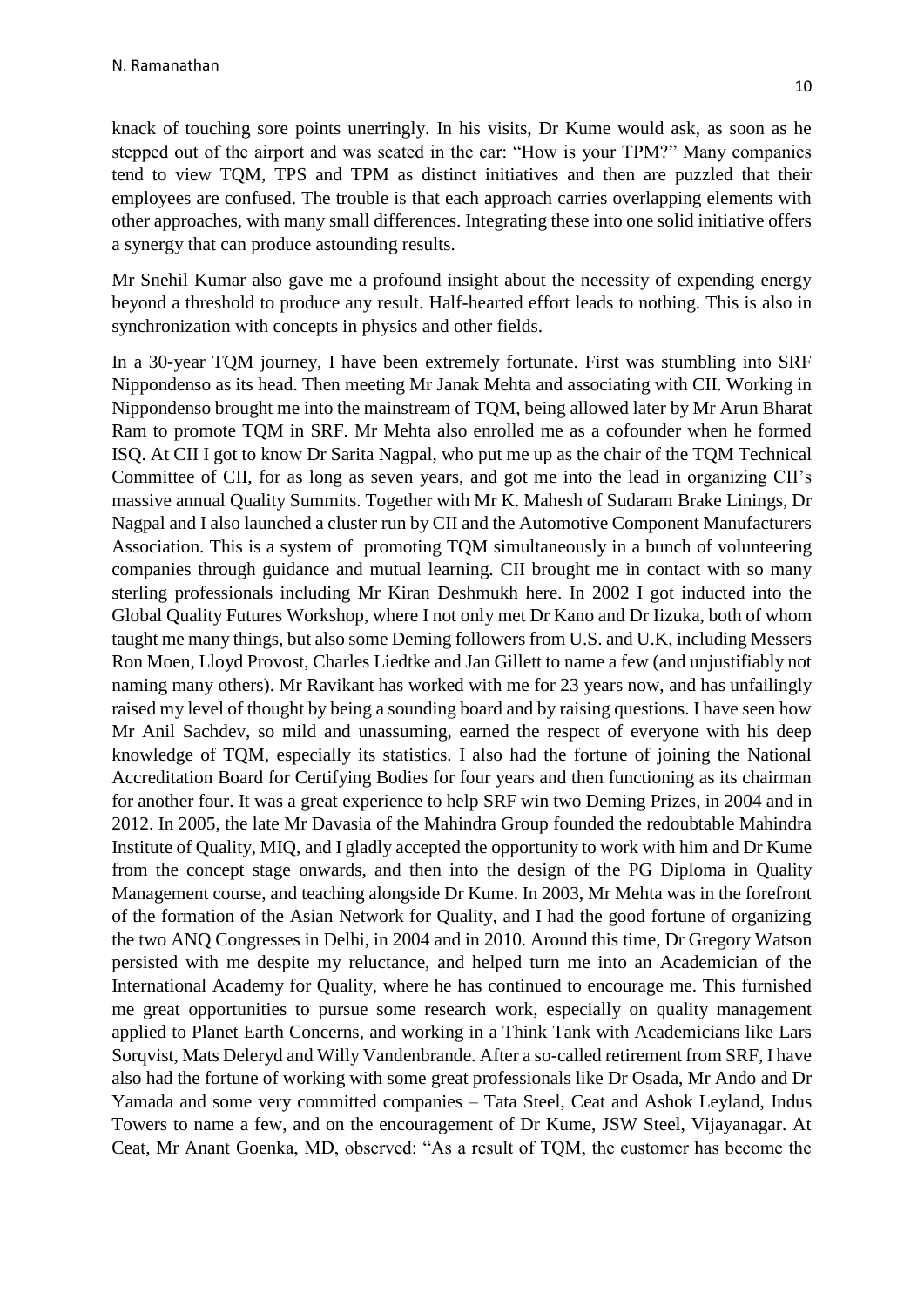heart of all that we do and the way we think. There is a shift from direct profit and revenue focus towards a strong belief that only customer satisfaction will eventually lead to profits."

In this entire voyage, the patient sacrifices of my wife, Lakshmi, who has had to manage everything about the home and the family as well as my schedules and arrangements even as she has carried on her own activities first as a teacher and then as a volunteer and activist. To her and to my family I owe an unrepayable debt. And so also to my many friends with whom I am able to take off after long gaps as if nothing intervened in between.

So, what do we, as quality professionals, have to do? Let's ask ourselves some questions. Have companies around the world adopted a form of TQM as their management way? Have most health care organizations or drug companies? Have eductaional institutions? Have governments? NGOs? How about New Age Digital businesses? Has TQM improved the ethical standards of business as a whole? Has TQM addressed planet earth concerns? The answers have to be between a flat 'no' to 'well, yes, moderately.' My friend Mr Vijay Gambhire of Ceat, asked me the other day: "In that case are professionals like you responsible for the current state?" I said yes. "Then what have you as an individual done?" he asked. Well, I have explained for the past half hour or so a little about what I think I may have done. It clearly isn't enough. I hope a lot more wholly committed individuals spring forward in this field and help transform the world. That is the way to stay relevant.

So, to ask again, what do we do? Here s a sampling:

- 1. Adopt the new meaning of quality, uncompromisingly.
- 2. Embrace, wholeheartedly, the new aim of quality management incorporating society and planet.
- 3. Master the philosophies underlying quality focussed management.
- 4. Confidently explain and propagate these philosophies.
- 5. Embed the idea of customer-patient-student-citizen always claiming priority over other objectives
- 6. Reach out to new age businesses many of whom are in services. Involve health care, education and governments.
- 7. Do the utmost to generate everyone's partcipation. Spread happiness without dangling carrots as rewards.
- 8. Integrate your work at all levels from the president to the worker and apply TQM, TPS and TPM simultaneously.
- 9. Employ Deming statistics in looking at problems and solutions through the lens of graphs and conrol charts, from top management and Boards downwards.
- 10. Create and join institutions that promote research, teaching and counselling, bringing the world's best brains together, so that our knowledge advances forever.

Indeed, we have a formidable amount of work to do.

We cannot rest.

And now, over to the President of ISQ.